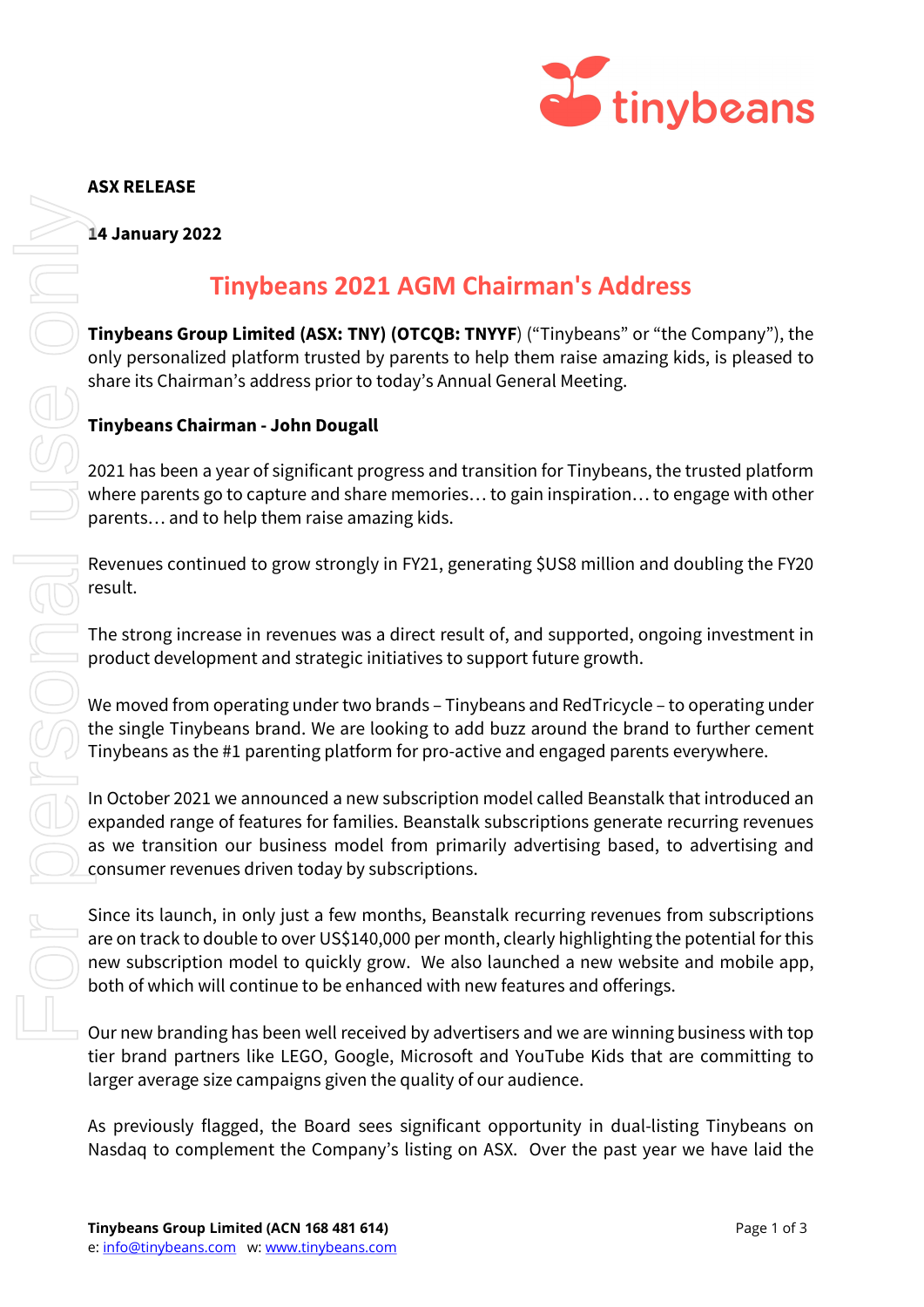

our new audit partner.<br>
Given the substantial growth opportunities available to the busines<br>
in late November 2021 via a placement to existing and new sophilar shareholders, as well as a Share Purchase Plan.<br>
The funds rai

foundations necessary for this to happen, including undergoing a thorough audit process with our new audit partner.

Given the substantial growth opportunities available to the business, A\$8.1 million was raised in late November 2021 via a placement to existing and new sophisticated and institutional shareholders, as well as a Share Purchase Plan.

The funds raised are being judicially deployed into strategic initiatives to support our growth strategy – boosting our market presence, expanding our sales and business development team, and continuing to invest in Product and Engineering.

I am aware that shareholders may have questions relating to the recent Capital raise. I will get to those matters in the Q&A session at the end of the Meeting.

With the company rapidly growing, and several exciting and attractive growth initiatives available to the business, your Board decided it was imperative to raise capital in late November to enable the management team to execute the Company's long term growth strategy. The opportunities are clear as we announced alongside the capital raising that the Revenue outlook for October through December was over US\$3.5 million, an increase of 53% on the previous corresponding period.

As announced several months back, after four years as your Chairman, I plan to step down this year. The Board has unanimously agreed to transition to a well-regarded US-based nonexecutive Chairperson with Nasdaq experience and "been there…done that" expertise in building a fast growing company. We also plan to appoint an Australian based capital markets savvy non-executive director to the Board.

It has been a pleasure to serve in the role and I give my personal thanks to all shareholders for the opportunity. I look forward to continuing my association with Tinybeans as a supportive shareholder like all of you.

In the meantime, your team is focused on executing the growth strategy of winning new business and renewing existing accounts. We are committed to our strong growth objectives and to supporting our parents and families.

We have proven resilient to the challenges and demands of the past two years and enter 2022 with confidence.